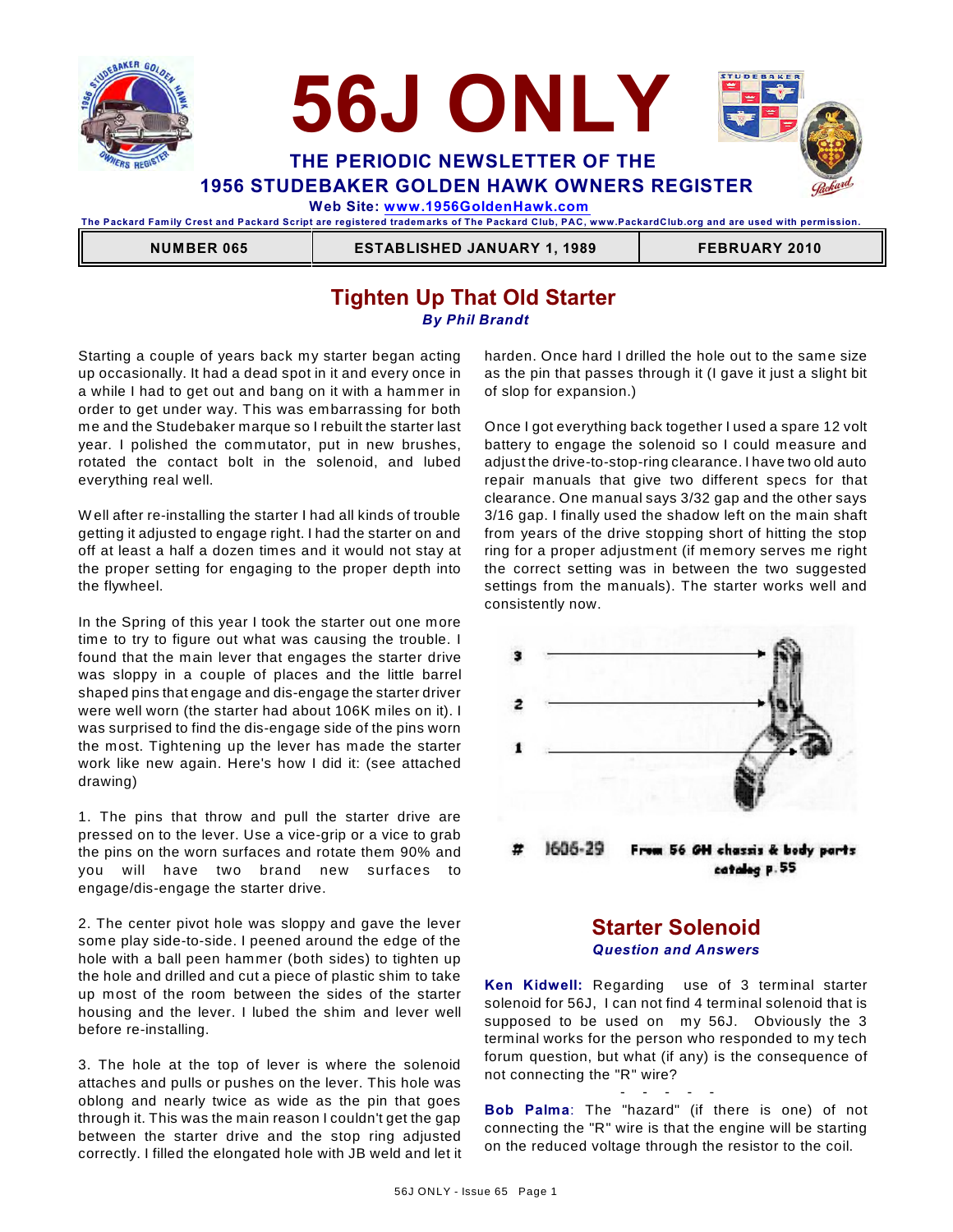The purpose of that fourth terminal is to supply a full 12 volts to the coil only when the engine is cranking, to help it start faster.

As soon as the key is released from start, disengaging the starter, the ignition circuit from the battery to the coil defaults to run mode, wherein the battery's 12 volts goes through the ballast resistor before going to the coil, so the engine "runs" on about 6 volts, saving the points, instead of the full, hot 12 volts on which it started while being cranked.

By not having a fourth terminal and, thus, nothing to connect that wire to, the engine is "forced" to start on the reduced 6+ volts through the resistor. It will still start and run, of course, but in extreme conditions, it may not start as quickly.

It I had a 56J, I would seek a 4-terminal starter solenoid to have a full 12 volts available to the coil for the engine to start. But to say it is mandatory is incorrect. As Phil has demonstrated, the engine will normally start without the full 12 volts being supplied to the coil while the engine is being cranked.

**NOTE:** The correct starter solenoid for the 1956 Golden Hawk is Standard Motor Products www.smpcorp.com Part Number SS-202 (Brush Set EX-168).

- - - - -

It was also used on the following:

American Motors Corporation

 Hudson Hornet and Nash Ambassador models 1956 with the Packard V8.

Chrysler Corporation models, Chrysler Part # 1889799: Chrysler 1956-59 and 1960 Chrysler with Auto-lite starter

 DeSoto 1956. 1956-59 except Firesweep, 1960 with Auto-lite

Dodge Truck Early 1956 with starter # MDF6006

If you go to NAPA, you'll end up with the Echlin ST-103 which is missing the fourth terminal.

# **Mysterious Cowl Tag Part 4** *From Johnny Thiele*



*(Note: I wrote about this in issues 053 - 055. Fred K. Fox also wrote about it in the December issue of Turning Wheels. Johnny Thiele has supplied more information on the family)*

I live not far from the birthplace of W . G. Knecht. The historian for our local newspaper grew up not far from there. I took the liberty of e-mailing her to see if she could uncover any more info about him.

She replied to my e-mail today, confirming his birth date in St Peter, Illinois. He was the son of John Henry and Mary Zink Knecht. She thought it was interesting that W . G. worked for Studebaker because David Knecht, from the same area, went to work for GM in engineering. She states that David is now retired and gave me his contact info. She states that this is David's family line and she thinks he may know a lot more about W. G. David's address is: 6300 Island Lake Dr, E. Lansing, MI 48823 saluki1963@aol.com

W ho knows, if David is retired he may even be in Florida for the winter!

If you find out anymore about W .G from David, please let us know. (and maybe Fred Fox as well)

I notice David's e-mail starts out with "saluki" which is the mascot for Southern Illinois University in Carbondale, IL My guess is that's where David attended college.

Hope this info helps to uncover more about W .G.Knecht. - - - - -

#### **(NOTE: Armed with this new information, I wrote to David Knecht. His response follows:)**

Hello Frank and Johnny, Thanks for the inquiry, and yes you hit pay dirt because I am a relative of the former W . G. Knecht from St. Peter, IL. (Johnny, are you originally from the Vandalia area too?)

I too was born and raised near St. Peter and I graduated from Vandalia High School in 1959. St. Peter is a small (pop. 350) German Lutheran farming community which has an old and a new church cemetery, both of which are well populated with my (and W alter G.'s) ancestors. His full name was W alter Henry George Knecht, born 25 April 1897, died 10 April, 1982.

As Johnny correctly assumed, I'm a graduate of SIU Carbondale, and currently a General Motors retiree living in East Lansing, MI. That is enough about me, except that I also have an affinity for old cars.

To answer your question, I do have some articles/photos/documents about W . G. that I'm happy to share with you and/or the Studebaker Club, as you see fit.

W ith this response I'm including these 7 attachments:

- 1. A childhood picture of W alter with one of his sisters.
- 2. A photo of W alter by himself as a young adult
- 3. His S. S. Death record.
- 4. Copy of his obituary, which verifies his Studebaker employment.
- 5. Copy of W alter's Draft Registration Card for W W l (dated 05 June 1918).

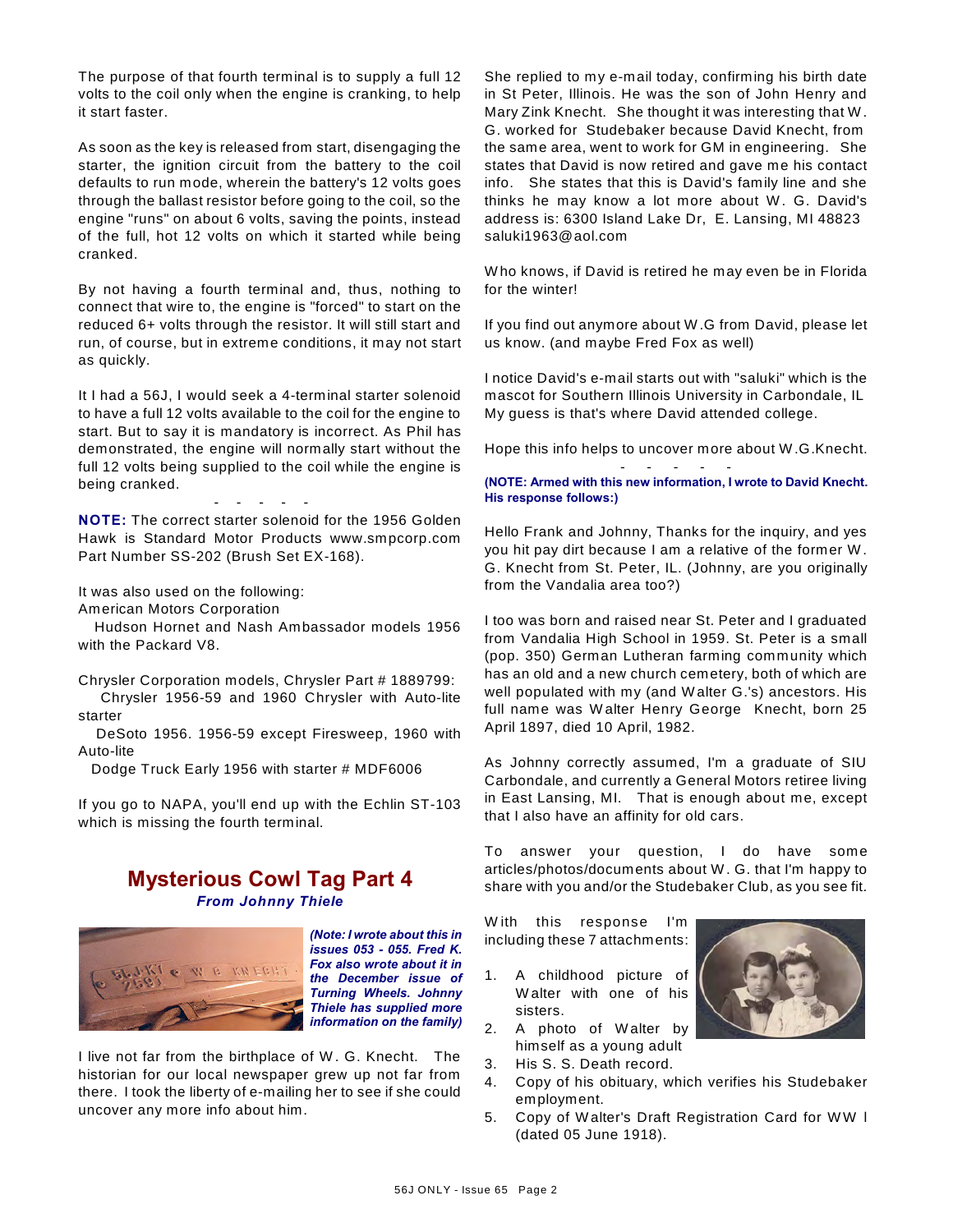

- 6. St. Peter Village office holder listing showing W alter as city treasurer from 1919-1922.
- 7. Modern day photo of the main drag through St. Peter.

Hopefully this will provide you with the info you were seeking.

Dave Knecht

### **Going Home 1956 Golden Hawk Goes Back To The Original Owner's Family**

On September 22, 2009, I received the following Email (full version printed in the last issue) from Rob Pickering: - - - - -

*I recently found a 1956 Golden Hawk that was originally owned by my grandmother and then driven by my father in high school (who passed away several years ago). I have been trying to locate this car for some years, and have finally located it.* 



*I really appreciate a l l o f t h e in form ation on your website; it has been very v a l u a b l e i n evaluating this car. T his c a r w as registered by John Stanberry, I am l o o k i n g a t purchasing it from*

*his widow.* 

I responded to John with the information I had, and then I got a call from Sue Stanberry. I originally heard from Sue in 2006, after her husband John passed away. We have spoken several times since, and have also corresponded by Email. She said John bought the car when it was twelve years old. We spoke at length, and then on October 2, 2009 Sue sent me two messages.

- - - - -

#### - - - - -

*Frank - Thank you so much for the call back the other day and for sending me so much information. Your support has always been appreciated!*

*Yesterday, at the clerks office here in Crowley Co., I found a copy of the title that we got when we bought the car and it did belong to the guy's family. The lady who is our Clerk has been so good to save the old records of things and I understand she is one of only a few who continue to do this. Very helpful for a lot of people.* 

*And why is it, when one person looks suddenly there is another one - maybe this too will work out just fine!! And I still have your newsletter and several phone numbers that I have kept from the times in the past years. And there may even be e-bay!! Although, I remain quite old-fashioned - hence the phone call to you! Again, thank you - Sue*

- - - - - About six hours later, Sue sent the following:

- - - - - *Frank - I just watched it go down the street to a new home! Actually, it went back to it's original family. Maybe that is what we were waiting on - or should we believe in that sort of thing? I did get the money I wanted and have encouraged him to register it with you. Hope he will. Take care - Sue Please comment.* 

It is always sad to see someone sell a car due to a death, especially one that was owned for so many years. On the other hand, the car couldn't have gone to a better new owner than to the grandson of the original owner. And yes, Rob did register the car with us.

*- - - - -* 

# **1956 Golden Hawk Model** *From Richard Atkinson*

It's been a while since I last wrote to everyone on the above, and I'm pretty sure there may be one or two who have been wondering what might have been going on. Unfortunately, Crown Premium Models backed out of their previous desire to help us with the production of a model. I was disappointed by Crown's response, not least because I had to do all the chasing and telephoning from the UK only to receive the delayed 'No.'

So, not wanting to be defeated I kept an eye and ear out for an alternative supplier... and I may possibly have found one. The craftsman, Pete Kenna, is based in the UK, which has its ups and downs. However, Pete has created numerous models of all varieties (USA, European, etc) for various suppliers, amongst them Brooklin Models.

Pete specializes in 1:43 scale, so there are no opening doors, hoods or trunks. However, the detail of his products is very good. I have included a website URL for all to view.<http://www.kennamodels.co.uk> So, where does this leave the prospective model...?

I have had a lengthy chat with Pete, exchanged emails and sent a number of photos to him. The upside is that Pete has indicated that he would be very pleased to make a 1956 Studebaker Golden Hawk.

But, there is a 'however.' The however, is that Pete is a 'Mom and Pops' operation and he cannot afford to be holding large stock or cover the up-front costs of producing a pattern, create a casting, etc. Pete is prepared to work with us on the basis of committed advanced orders and deposits with a minimum order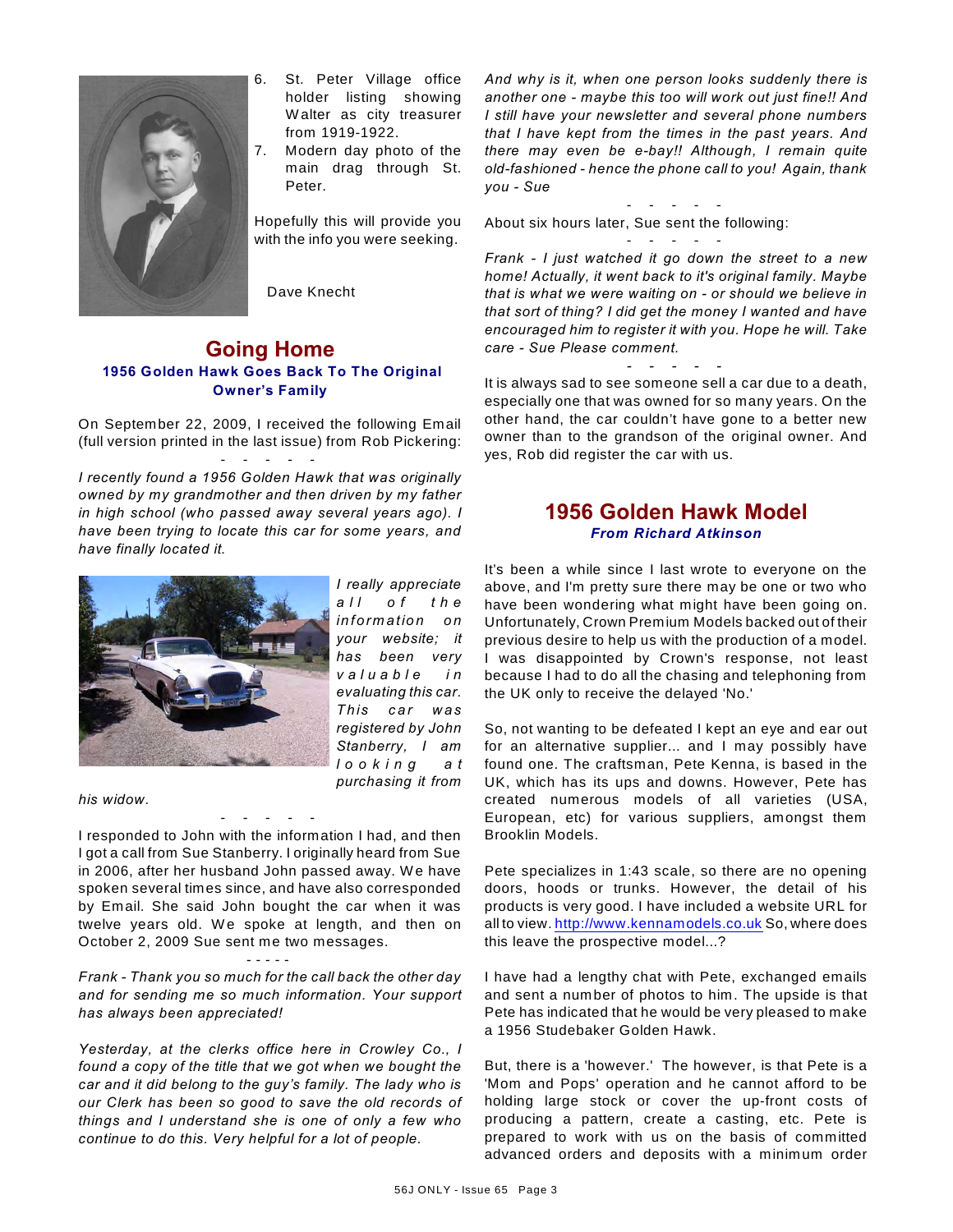requirement. The minimum is still to be negotiated, but you can see from his reply to me that Pete has indicated a minimum batch order of 50 units. My belief is that this is insufficient to bring the unit price down.

I have copied and pasted Pete's email reply to me, which I received on 1st October. You will also note that I have copied Pete in on this email.

#### **- - - - - -**

**Hello Richard** After studying the photographs again here are a few rough costs for a 43rd scale hand built model:-

The master pattern would be around £4000 A set of castings would be around £20 and the casting company would want to cast a minimum batch of 50 . There would be additional various odds and ends such as axles, tyres, electro plating parts, vacuum formings (windows), boxes, labels, etc. The spraying and assembly would be around £60-£70 per model.

So not including the pattern costs the completed model would be between £85 to £95 (based on today's prices). This would, of course, be a quality model similar to my AC Greyhound (as on my web site www.kennamodels.co.uk). I could do special colours upon request but this would incur an additional charge. If you need any more information please get in touch. All the best. Pete Kenna

#### **- - - - - -** Please bear in mind that the price Pete has quoted is UK Sterling. If you used today's (Oct 7, 2009) exchange rate  $(E1.00 = $1.58)$ , each model would be around \$135 -\$150. Then there is the issue of the master pattern, which is over \$6,000. Last year, the exchange rate was £1.00 = \$1.95, so you can see how that affects price.

If a limited production run of 50 models were made, this would add a further \$126.40 to each model's price for the production of the master pattern. Finally, there is packing and shipping to add.

Now that all the groans can be heard across the United States in a collective sigh... there is an upside to this. Someone, Pete, is prepared to make a good quality product. Pete is prepared to do different color combinations, subject to price and agreement.

I believe that if we can get a reasonable number of units committed in advance, we could get this project off the ground. W hen I was speaking with Crown, they were talking about 7,000 - 8,000 units for production. I accept also that they were talking about a larger scale model with opening parts. However, in this instance, I don't believe we will be seeking to have this sort of number produced.

So, now the question is... who is still 'in' and who's dropping 'out' ...? And the obvious question is what unit numbers could be harnessed to bring the unit rate down?

Finally, I am sure that Pete would be happy to open a separate bank account in which all advanced monies would be paid in to and thereby, be protected.

I will post this email on the 56J Forum should anyone have changed their email address, additional interest, etc... Let see what comes in..! Richard Atkinson

# **Transmission Idea From Gus Daub**



**A fitting is attached to the filler tube, with a hose running from it to the vent. Photo by Gus Daub**

Frank, Attached is picture of my trans with the line from filler tube to vent fitting. Puke kit?

Peter Fitch just rebuilt that transmission! He mentioned moving the breather (I have one) to the tailstock. He said it helps them breathe and Packard had put out a bulletin to that effect. He said simply remove the tail, drill a hole and tap, clean up and put back on trans.

# **56J Dinner In Arizona**

# **Mike Barany has set things up for us**

Thanks to Mike Barany, our dinner this year during the SDC International Meet will be on W ednesday, June 2 at 5:30 PM. The location is about 16 minutes from the host hotel at Marley's Restaurant, 18823 North W estbrook Parkway, Peoria, AZ 85382. This is a little farther away than our dinners have been in the past, but I think Mike has found a good solution. Here is what Mike had to say:

The area where we could have our meal has 5 tables with 4 seats each and 5 tables of seven seats each. So the room could handle 55. There is some room for overflow.

If we ordered from the existing menu we would not be all served at the same time, so the manager ( Devin) suggested that the meal be catered. The cost would be \$12.99 plus \$2.75 for a total of \$15.74. To this is added 9.1 percent sales tax and 14 percent gratuity. The total then is \$19.58. There is also be a cash bar available, however, we are not required to purchase from it.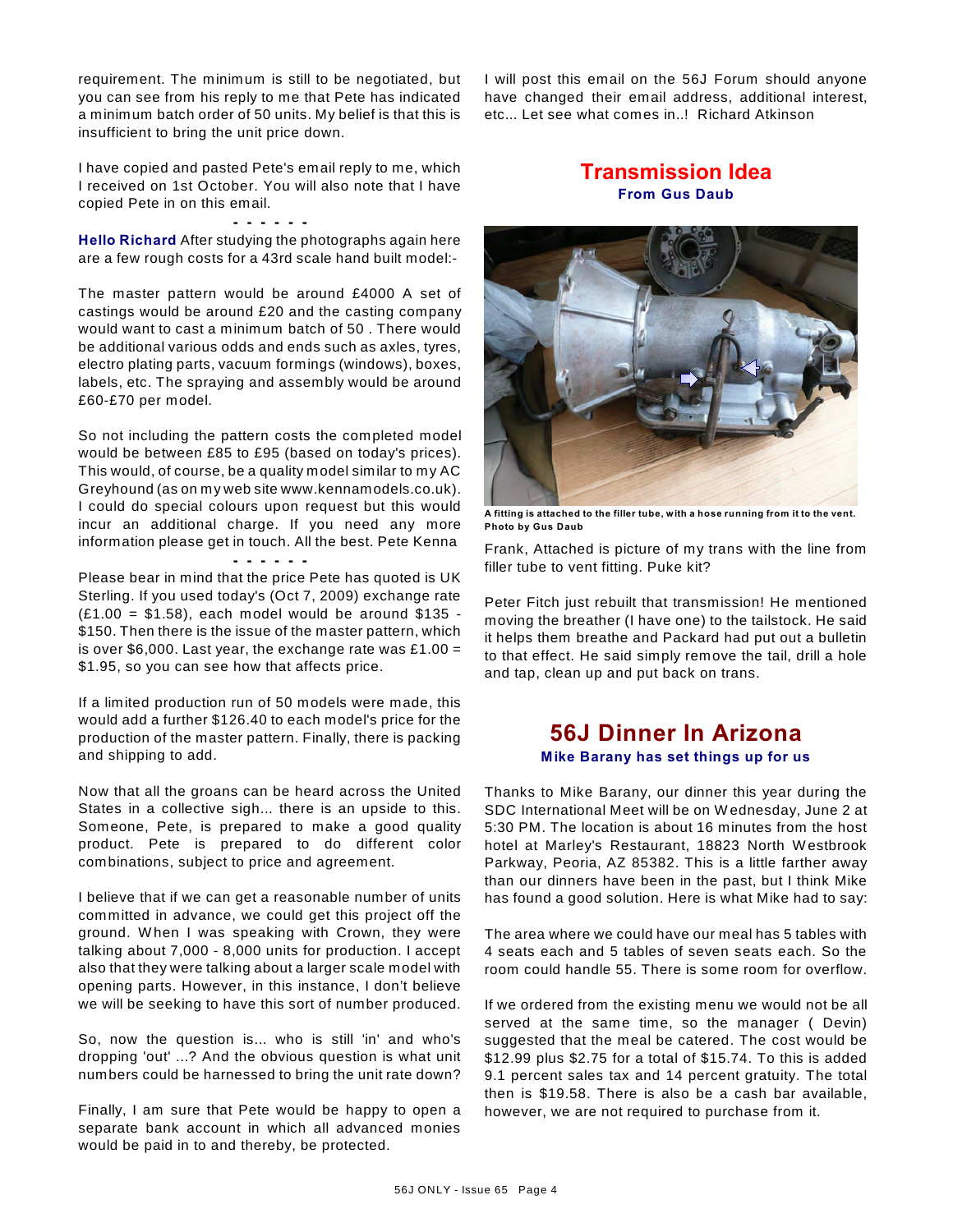They recommended the STUFFED CHICKEN and the LASAGNA. The Mexican FIESTA could be a third alternative.

- - - - - - I will post a sign-up sheet on the bulletin board at the host hotel. If you would like to sign up early, just drop me a note and I'll put you on the list.

# **Mail Bonding**

**Letters are always welcome. If you need help or can offer advice, share it with other owners. (Edited as required.)**



**Gus Daub** September 17, 2009

I found your wonderful videos last night. W hat a great job! The fellow who is painting my car has been doing an excellent job working from the Authenticity guide and pictures we took last year at Lancaster, but #'s 5 thru 7 are really outstanding. Sent him an email this A.M. so he can find the site.

I was looking at the interior videos and heard you describe the various color combos and how the trim relates to the colors. I have one question on that subject. W hat color should the vent door on the passenger side and the screen on the drivers side be painted? I noticed the one in the video was matched to the side kick panel.

I appreciated your pointing me to the articles on the Packard transmission pan in the news letter, where Gary Capwell briefly discussed the problems of the leaks he encountered when he used that pan. If you have his email address I would like to correspond with him. One last question, what color should I paint the gas tank?

# **Brent Hagen October 07, 2009**

Thanks for your article regarding Jack Nordstrom's cooling information for 56J's in the latest newsletter. That reminded me to ask you if you have ever written an article explaining all of the different fan blades that were used on 56J's and Packards? To my knowledge there were a total of least four that I know of. Two from Studebaker and two from Packard.

The heavy duty, 6-bladed fan blade, used on 55 & 56 Packards with A/C was news to me. Scott Benson first told me about It. His first 56J lost a fan blade and the Stude dealer put a nos Packard six bladed fan. He was living in the desert at the time.

Packard flan blades are easy to distinguish from Stude blades as they do not have curved tips. I always wondered why S & P used different fan blades? Packard fan blades fit 56J's, so I suppose a 6-bladed fan would be another option for someone needing additional cooling for their 56J.

The Studebaker Chassis manual does not list the part number for the original 56J fan blade (famous for developing the cracks) but I managed to find it in the 1956 Preliminary Chassis Parts Manual.

#### **Indrojit Sircar October 16, 2009 Hi Frank , Wasif and Brent**

I would like to thank W asif firstly for helping me get the details of my car and registering it with the 56J Only club. He had promised me to help me source these parts from abroad. And as he contacted Frank I just follow the link to get the parts. It was very nice of him to contact Frank to ask for help on my behalf. W ith all the information and help provided by Frank to get in touch with Brent.

And now, finally the man who made everything happen, Brent. He has been a great help to me. He has given me details of various items from time to time before I decided on what I want. .Apart from this he also made a very good offer which was, if I ordered them within the month August, he would give me a good discount. I have got what I was promised by him. He has been a great help all the while.

I received the consignment today after about a month or so. We decided to use Expediters International for shipping as they offered attractive shipping rates as well as they agreed to ship our huge package. I would have got them earlier but September is a month of religious festivals so everything kind of comes to a stand still. W e also had to get the shipment cleared ourselves as expediters don't do that generally. W e had to apply for an import export license to start with and after that was issued we just had to make a demand draft and the parts were released this morning. As mentioned by Brent I thank him for his excellence in his packing of the items.

I thank all of you for playing such a major role in helping me get this car back on the road. I will surely keep you guys posted on the happenings of the restoration.

### **William Oller October 16, 2009**

I am going to take the body off my 1956 frame, but I have never done anything like this before. Do you know of a good manual or a "how to book" that shows how to remove the body from the frame. A recent article about adjusting the front fender identified that the inner fender is welded to the outer fender but did not tell me how to get the fender off. Your video series is GREAT!! - I loved them. Thanks.

### **Gary Willoughby October 31, 2009**

Have been enjoying the newsletter and especially the videos. For years the Hawk has needed new mirrors. The original "one mirror" was loose and needed re-chroming.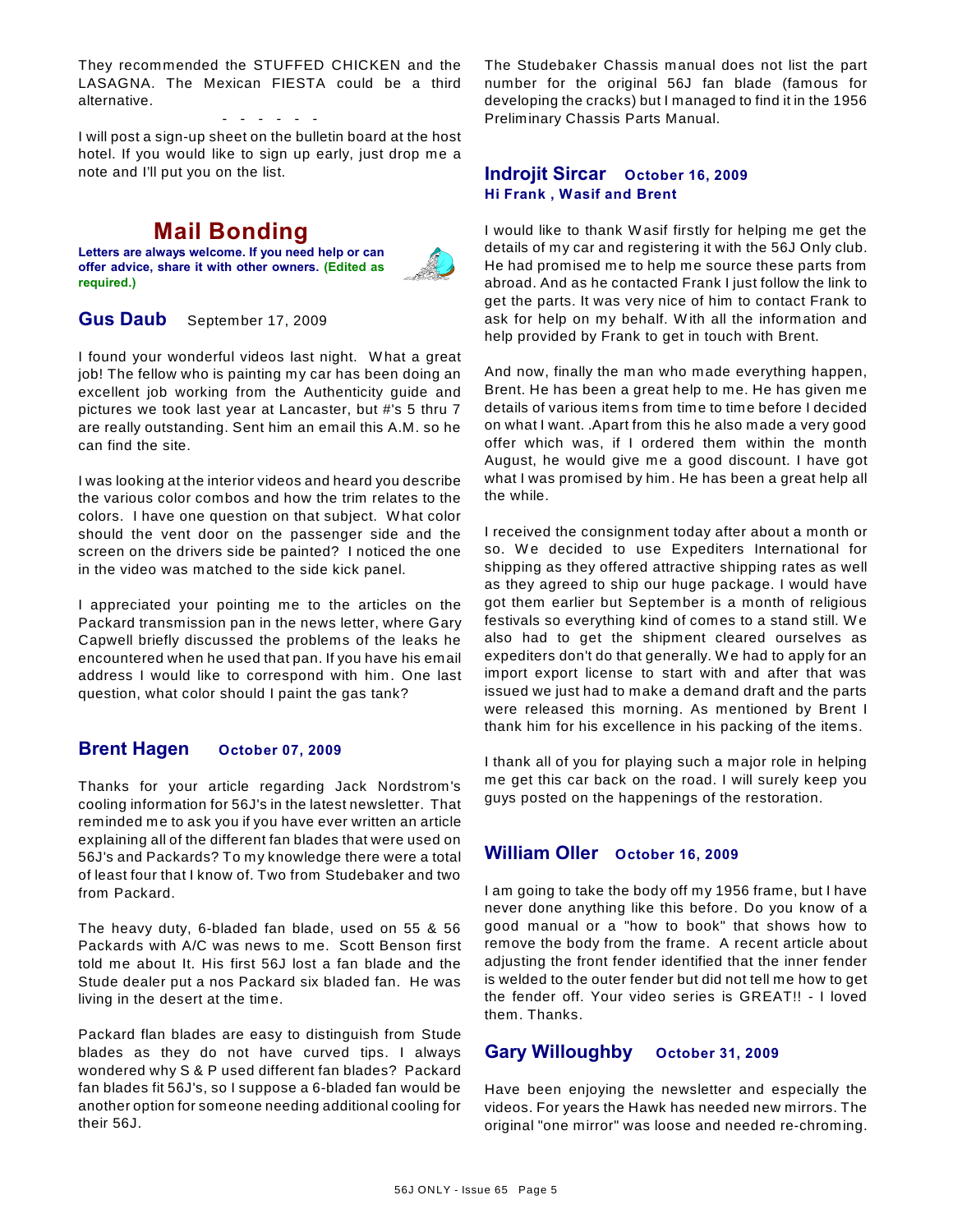The same mirror replaced was not what I liked for the money. Then I got to thinking all my favorite cars have had or been converted to bullet mirrors. Then I got to looking at the Hawk-- at the front fenders of the



you think?

The m irrors are from Germany, new old stock and were fairly expensive. As Jennifer said, "but aren't they pretty?" I know this will take off points with the judges. I also know you are the "Guru of Authentic". But our cars are an unusual design, and I think this just completes the picture.



**Matches the Parking Light**

#### **Make Barany November 10, 2009**



Enjoyed the restoration video you posted on You Tube, and yes restoration is an exercise in financial diarrhea. Under another email I will send you 3 or 4 photos of my Hawk restoration. Thought you might enjoy seeing

these. I thought I would share them with you since you shared yours with me..

#### **Jimmie Facklam November 11, 2009**

I just bought another 56J Vin ( 6800079). I picked up this 56J last week end in Farmington CA. The car was in behind a house in the country with walnut trees. Tthe car is full of English walnuts. The 56J has been setting for about 20 years in dry country, no rust anywhere on this car. Looks like someone had taken all the chrome off the car years ago for painting and never finished. All the parts are in the car including the best pair of check marks I have ever seen. Has Studebaker engine with a four speed floor shift and dash is 62 GT hawk. I now have (3) 56J Hawks.

# **Richard Phillips January 05, 2010**

Help! The wires on my tachometer are destroyed. I cannot tell where they go. The only good plug is on the tachometer. I hope someone in the 56J group can complete this designation for me, P.S. I drove the bronze/white Hawk you saw at Cedar Rapids.

#### **Bob Sampo January 06, 2010**

Thank you so much for the info. It looks like 6800331 is the car I am looking for. I viewed a couple of your files on youtube and the 56sghor is the color of my car. (hope that is Mocha??) I have tried to attach a picture of an article on my car with no luck, so I am mailing you a copy.

For your info when my father, Tony Sampo, developed the Jet Streak engine and got Studebaker to list it to be legal in USAC and Nascar, Studebaker told us that they saw 383 HP out of that but would only list it at the 330 HP.

Also the air cleaners where off a Corvette. I ran official 132.93 thru the 1/4 mile trap at Bonneville, and unofficial 162.1 mph at the mile trap. This car was driven by Danny W einberg (also as Danny Hawk), Roy Prosser, Dick Rathman and Dempsey W ilson while running in the USAC stock car division. I will keep you informed on my progress of locating this car.

#### **Don Girvan January 21, 2010**

I have for some time, collected hood ornaments, emblems, parts and pieces from automobiles to be mounted on wood pedestals etc., rather than having them loose on a shelf. This I am now attempting to do. Pieces are of various manufacturers but mostly Studebaker of course! I want to get together a miniature display of the three years of Golden Hawks. I believe the 1:43 scale for this particular project would be about the right proportion. I already have a 1958/1:43 by "Yat Ming" die cast, white w/gold fins and am going to order from Stude International, a 1:43 Yat Ming in black w/gold fins which they advertise in Dec. Turning W heels has a 1957 Golden Hawk. I hope they are correct on the year 1957 year or that Yat Ming realizes the '57 and '58 rear fins are a bit different. This leaves the vacancy of the most important one, the "glorious 1956 Golden Hawk". I'm happy with the quality of Yat Ming. I also have the two models of 1:18 scale die cast of the 1957 Golden Hawks and these will be a separate project, given to me by my son Jim.

In your newsletter re: models by Brent Hagen June 2002, and your own models in 2005 from Shrock Bros and your satisfaction with quality and authenticity. The 1:70 scale from Shrock would be too small I believe. Are you aware of any 1:43 scale of the 1956 Golden Hawk (having the same color of our own car sounds good)? I would also be interested in a 1:43 Starliner sometime in the future. Are the Shrock's expensive?

Haven't had my 56J out for two years. Getting old I guess. "My enthusiasm ain't what she used to be." The small problems end up as bigger ones in my mind, as I get older. But, I can still dream Frank. Awaiting your reply.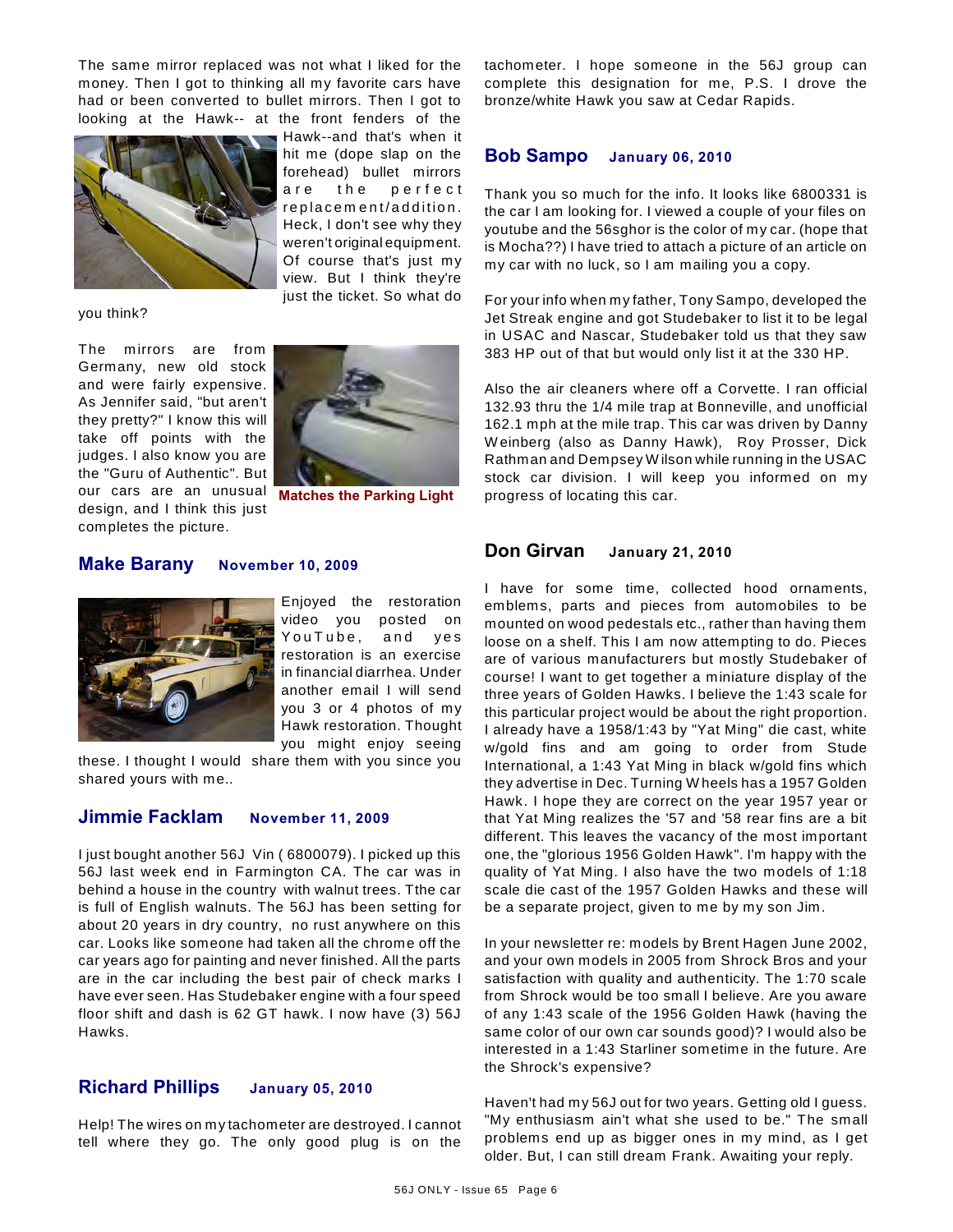# **Here We Grow Again**

*Since the newsletter is now posted on the web site, we will no longer print addresses and phone numbers. If you move, please remember me when you send your change of address information.*

| 544 Rob Pickering           | SN 6031956                           |
|-----------------------------|--------------------------------------|
| La Junta CO                 | <b>Former Owner Sue Stanberry</b>    |
|                             |                                      |
| 545 Frank Wenzel SN 6030099 |                                      |
|                             | Palm Springs CA Former Owner Unknown |

- 546 Roger Nelson SN 6800023 Salt Lake City UT Former Owner Ukknown
- 547 C D Eldridge SN 6030300 Denver CO Former Owner George Rink
- 548 Richard Sandell SN 6031890 Garden City KS Former Owner Debbie James  $540 \text{ B-k}$  Cooper CNICROOO22

| <b>242 DOD COODEL</b> | <b>SIN DOUUUZZ</b> |
|-----------------------|--------------------|
| St Cloud FL           | Michael Taurisano  |

*NOTICE: In lieu of dues, and to help keep my records correct, registration forms are mailed to owners who haven't been heard from for several years. If you receive one, complete and mail it at once or you will be dropped from the mailing list.*

### **Administrative "Assistance"** *From Frank Ambrogio* **NOTE: Special notes and recurring items.**

**EMAIL CLUTTER**: I easily get 100s of messages a day, most of which are useless and interfere with the more important items. PLEASE DO NOT send junk mail to me. This includes anything not 56J related, especially jokes, E-cards, political nonsense and religious items. Believe me, if you send it, I'll get it from 10 others also. Too much aggravation for me!!!

**56JONLY Message Forum** Started by owner Scott Reid in July, 2002. A method for owners and fans to exchange ideas. Go to our web site and click on *56JONLY Message Forum*. Then follow the instructions to sign in or join.

**NOTICE:** *If you want to contact me, or to include something in the newsletter, you must send it to me directly. You can do so through the 56SGHOR web site. NEVER write me at the Yahoo address.*

**56J ONLY, Electronic Version** The "E" version of the newsletter is in color, and undamaged in transit. If you would like to receive the newsletter electronically, *and save me a buck*, just let me know and send your Email address. I will send you a notice whenever the latest version is posted on the web site. You can read it, download it, and/or print it at your leisure.

Anyone with an Email address on file with me, will automatically receive the newsletter electronically. **Please** **let me know if you prefer to receive it by mail**. The mangling, ripping, and stains are free.

# *Wheel Estate*

**Due to our infrequent printing schedule, many ads may be quite old. Please let me know if the transaction has been completed.**

#### **Cars**

**For sale:** Hi, I want to sell my golden hawk. It has been years since I bought this car in running condition and its been sitting because the brakes were not working in safe order. Now it's time to sell her. I am sure you have many who would love to restore this car. I am Tracy Hosac in Orange CA. my phone is 207-604-6163. I once was on your registry years ago. This car is 100% original with tons of extra parts from another car, tons of chrome and just things. My husband just never wanted to restore this car and I just know nothing about cars and after 18 year since I bought her and she still is sitting waiting for her make over I think it's time for someone else to enjoy her. Since she was running when parked and not been turned over in years she will need tune up and what ever else, system flush? Fee free to contact me. Tracy [tracy@parisrose.com](mailto:tracy@parisrose.com) (01-2010)

For sale: 1956 Studebaker Golden Hawk automatic, \$9,500.00 firm. For pictures and details, send email to [strausstown1@verizon.net](mailto:strausstown1@verizon.net) (10-2009)

**For sale:** 56 Golden Hawk #6033058. Mechanical restoration done, including brakes. Five new tires. All original parts. Set of 56 wheel covers and a set of 57 wheel covers. Needs paint and interior. \$8500. Snohomish, W A. Fred C. Howard, 360-568-1488, galaxie500@roadrunner.com (10-2009)

**For sale:** 56 Golden Hawk #6031843, no motor or Trans \$2000. Ray Groves Kurbyville, Mo Ph 1-417-546-4138 (01-2009)

**Wanted:** I'm looking for a clean or restored (but no resurrected rust please) 56J only with T-85 and No Power Steering and No Power Brakes. Slight modifications, i.e. Caribbean 2X4 intake (or 374 engine) and Twin Traction are welcome. Keith Langendorfer KL4215@att.com 203-683-8406 (01/2009)

**Wanted:** Interested in 56 Golden Hawk with Standard/Overdrive transmission in finished or near-finished condition. Contact: Ron rstid@yahoo.com (01/2009)

**For sale:** I have two 56J cars that are fairly complete and very restorable, I am selling them both for \$2500 dollars. You can email me johnscianna@sbcglobal.net for more info (make specific requests) or I can be reached by phone at 559-709-3229. virgilex@yahoo.com The cars are located in Fresno California. Thanks, John (11/2008)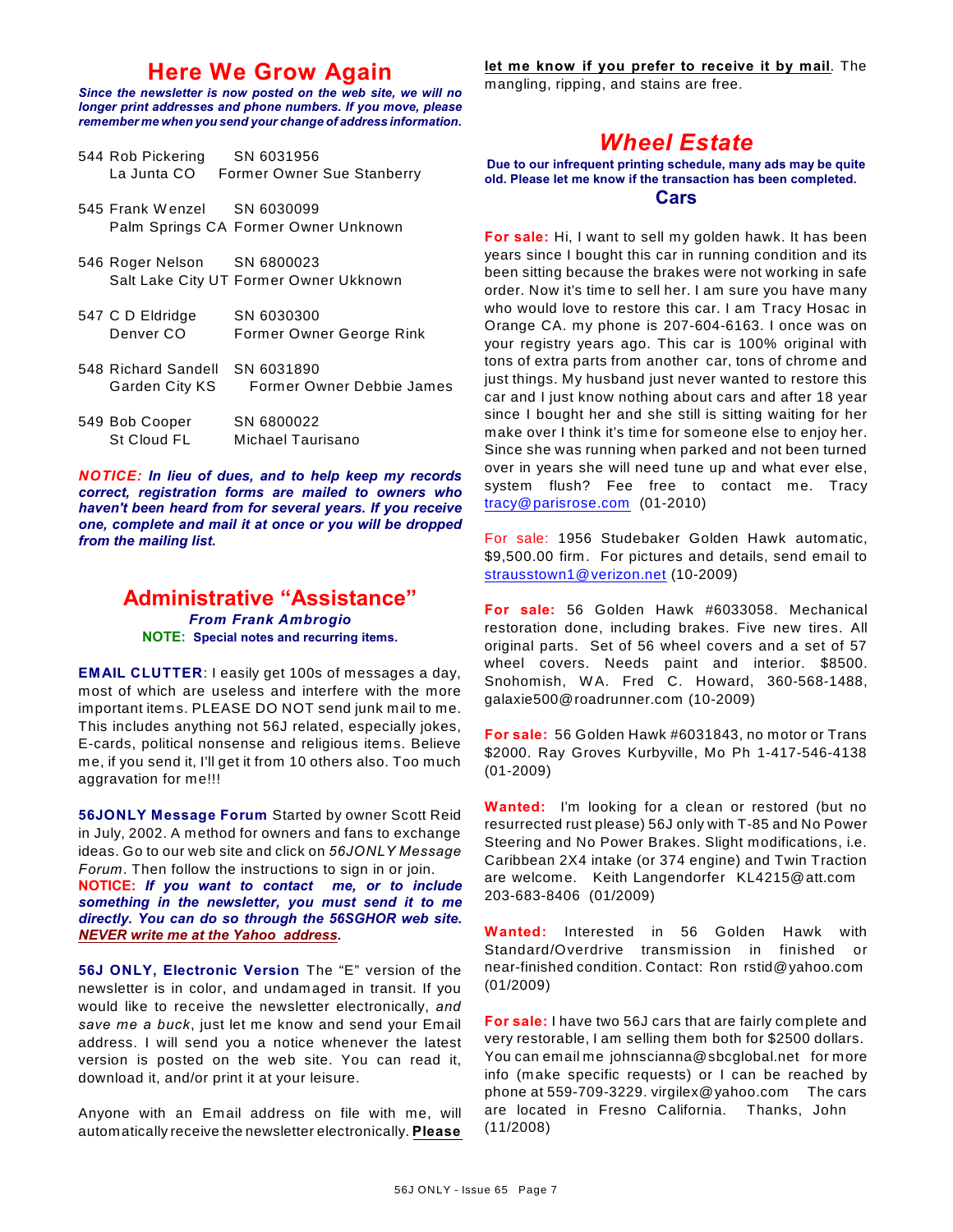**For sale**: 1956 GH Solid Builder, 352 V8, Auto Transmission, Restored Frame, Many used 56 J Parts, Call for needs. Many Studebaker Parts Available. K Body W indow Flipper Restoration Services, Stainless steel straightening, polishing. Very Good 56 Golden Hawk Hood. Dwayne Jacobson, 2620 Lake View Drive, Junction City, W I 54443 715-204-0258 studebaker56j@mac.com - web site - .mac.com/studebaker56j (02-2008)

#### **Other**

**For sale:** Set of near perfect fins. I restored 2 56J's using three cars. The third car was junked due to frame and body issues but it did have good fins and stainless (no usable check marks) and other parts. The fins were carefully retored, primed and ready to install. W ill consider offers but shipping might be costly because of size and packing requirements. I will deliver parts free to York. renda1007@yahoo.com (10-2009)

**For sale:** 56J Parts: New parts: Stainless Steel "Check-Mark" mounting brackets \$15/pr, Speedometer Cable (w/Ultramatic) \$50, Ultra Front Seal \$10, Pilot Bearing \$25, Brake W heel Cylinders \$35/ea, 160 deg Thermostat \$5, Inner Fin hold-down mouldings (C-Chrome w/mounting clips) \$75/pr, Late- style Sparkplug W ire Bracket Rubber Grommets \$2/ea NOS parts: Rear Speaker kit \$75, Distributor \$275, Jack Base, Jack Handle, Dip Stick, Tie Rod Ends, Door strikers, Motor Mounts, Hood Springs, 1956-57-58 Hawk window regulators (inquire), Ultramatic tail shaft seal \$10, 56J Exhaust Manifold gasket set \$25, '56 Hawk trunk lock housing assy. \$75, '56 Hawk front fender spears \$85ea/\$165pr., '56 Hawk Inst. lite switch \$25, '56 Hawk Climatizer switch \$30, Right front fender extension(all Hawks) \$35, W indow cranks \$25, Int. door handles \$35, 12 Volt Sparton Low tone horn for 56J and other Hawks \$75 - many more- Please Inquire. Rebuilt parts: Tach sending units \$125 + core, W ater Pumps \$95 + core, Fuel Pumps \$95 + core. Used Parts: Lots of trim, switches, gauges, sheet metal, etc. Please Inquire. 56J Tune-up parts: Points, Rotors, Condensers, and Dist. Caps, Spark Plugs \$15 (set of 8), Carburetor repair kits \$35 . Contact: Brent Hagen, 6220 SE 55th Ave., Portland, OR 97206-6800. Email: ghawk352@effectnet.com Phone 971-219-9687 (09-2009)

**Wanted:** High tone horn for my 56J. Bill Ladroga, (941) 378-7070 ladroga@juno.com. (12-2008)

**For sale:** Just found a stash of 1998 manufacture NOS Packard V8 hydraulic valve lifters. These were made by Johnson, a major OEM supplier, before they went out of business. To get enough for my use, I had to buy two cases, 234 units. W ill sell them to my '56J friends for \$9.00 each. For comparison, most major Packard suppliers are asking \$14-16 each. **Oil pressure fix** for Packard V8s. The factory engineers redesigned the oiling system to ameliorate the lifter clatter problems. The cam retainer plate and spacer has been remanufactured in A2 tool steel and is now available. Offered to '56J members for \$75, including shipping. Don't rebuild your Packard V8 without it. Send cashier's check, money order or PayPal to Jack Vines, 3227 E. 28th Avenue, Spokane, W A 99223 PackardV8@comcast.net Packard V8 Limited. 509-535-8610. (06-2006)

# **1956 Golden Hawk Services**

**New Dial Glass** for all 1956 and 1957 Studebaker Delco radios, including 56J's. Accurate reproduction dial glass, just like the original,  $$20 + $4$  shipping. ALSO:

**Rebuilt Packard water pumps** for sale \$95, plus \$10.00 for shipping, \$45.00 core charge. ALSO:

**Tachometer Sending Units**: I can repair most and I rebuild sending unit to tachometer cables. ALSO:

**Transmission Puke kit-II**: Stop that fluid from belching out the dip stick tube on start up. \$5 ppd. Mail check to Brent Hagen, 6220 SE 55th, Portland, OR 97206-6800 E-mail: ghawk352@effectnet.com (05/2008)

**Adhesive Vinyl Inserts,** for 1956-1961 Studebakers with wheel cover (AC 2799). Enough to apply to 4 hubcaps, with spare inserts. Directions included \$27.50,



includes shipping in continental U.S. Right Impression, 319 S Chestnut St, Kimball, NE 69145, Phone or Fax: 308-235-3386 rimpres@earthlink.net (11-2006)



**Air conditioning** for 1955-56 V-8 Packard engine in whichever car it is in. You will need the third pulley and bolt for the crankshaft to drive the compressor. Modern, dependable, serviceable equipment starts with the Sanden

compressor, 100-AMP alternator to keep your battery charged, and the electric cooling fan. **AC pulley and bolt** \$300.00, **Bracket Kit** for alternator & compressor including offset oil fill tube and all hardware, NAPA numbers for belts, etc. \$350.. Includes shipping and handling.. Jack Nordstrom, 3023 Pine Valley Dr,, New Braunfels TX 78130, 800-775-7077. (04/2006)

**Ultra One Rust Remover**: Non Acid Product. No fumes, no gloves required, reusable product, cleans up with water, biodegradable, easy to use. Does not affect rubber, gaskets, seals, decals or stickers, plastics, most paints. Dissolves Rust Only. For a brochure call 847-464-5119 or write: Roscoe Stelford 15N119 Reinking Rd Hampshire IL 60140 or Email stelfordsinc@aol.com

www.weremoverust.com **Code RCS15** (12/2005)

**Reproduction Tail Light Housings.** Left and right side, \$195.00 each. **Parking Lamp Socket and Cable** part #1312869**. Exhaust extension. AC-2754** Originally available on 1956 Hawks and station wagons. Chrome finish.\$65.00 ea. **1-104 Oil Filter Decal** \$6.00 ea. **1-083 Valve Cover Decal** (need 2) \$6.00 ea. **1562457 Front brake drum**, finned complete with hub, cups, & studs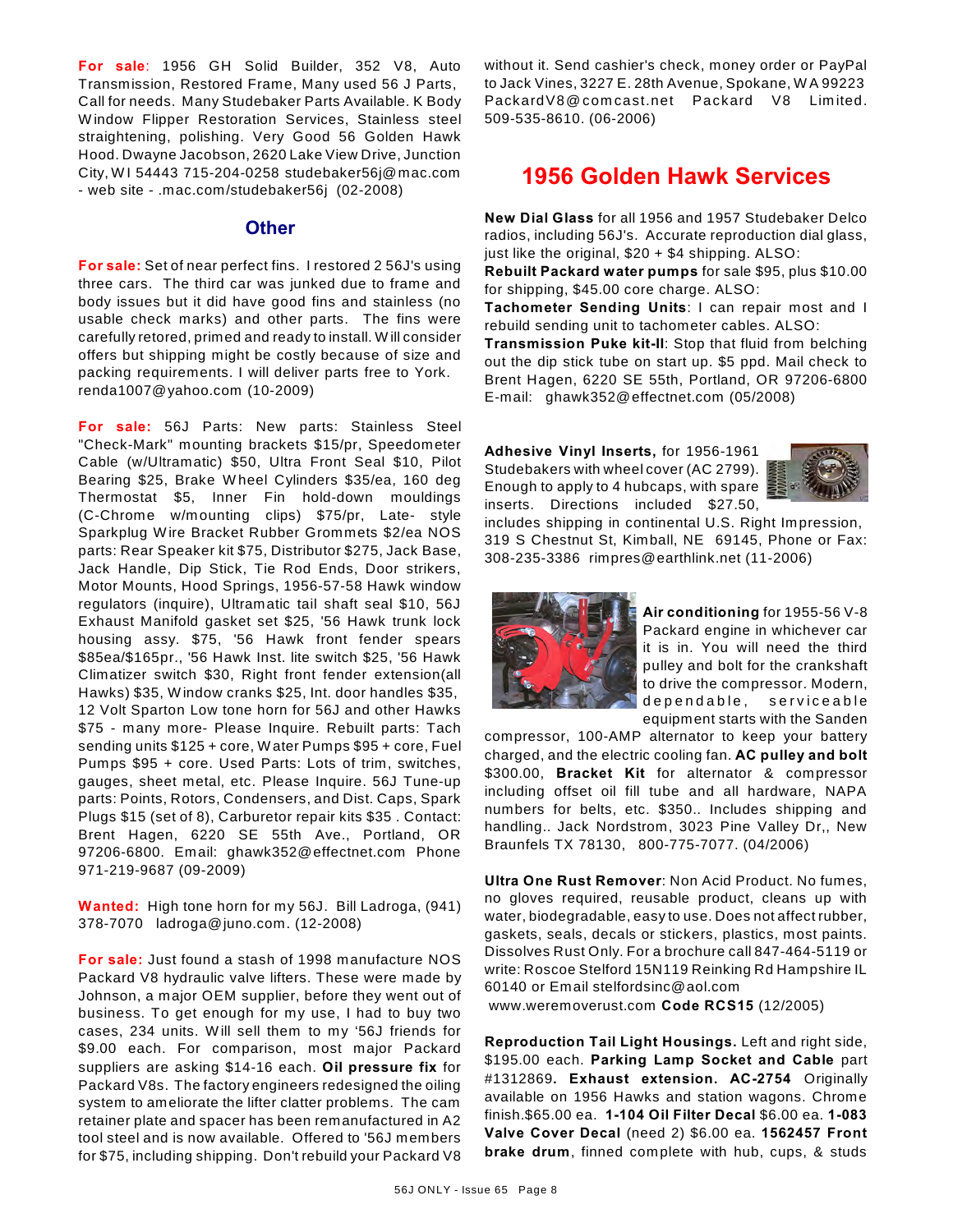\$189.00. All items plus 10% S/H. Studebaker International, 97 North 150 W est, Greenfield IN 46140-8562, 317-462-3124, FAX 317-462-8891, *(Prices subject to change)* www.studebaker-intl.com info@studebaker-intl.com (08-2004)

**Recast Steering Wheel PN 1540647,** white, 17", just like the original. \$575.00 + \$25.00 S/H. Shrock Body Shop, 3999 Tyrone Pike, Coalport PA 16627. www.shrockbrothers.com/steering\_wheels.html (04/04)

**Electronic Ignition Modules** for 1956 Golden Hawk. Use the tachometer sending unit with the points system. John Brooks, 1821 Ft W orth Hwy, W eatherford TX 76076, Tel 817-594-0840. www.studebakerfarm .com studefarm@yahoo.com. (03-2004)

 $$40.00 + S/H$ **Ultramatic Transmission Shift Indicator**. Die-cast Metal, with a clear casting, and indented letters pre-painted from the rear. Bill Glass, 18 Lorenz Dr, Valhalla NY 10595.

914-761-5788 or BondoBill1@aol.com (02-2004)

**AC-2799 reproduction Spoke Type hubcaps**. \$500.00 per set plus shipping. Richard Quinn, 20026 W olf Rd, Mokena IL 60448, 708-479-2658, FAX 708-479-8965, rtq11@aol.com (10/2002)

**Ultra400 Automatic Transmission Conversion** for your 1956 Golden Hawk. Enjoy the difference and confidence. No puking overflow. More power to the wheels. For more information: Jack Nordstrom, 4975 IH-



35 South, New Braunfels TX 78132, Tel 800-775-7077.

**1956 Sky Hawk and Golden Hawk headliner trim bows.** 3 piece set with tapered ends. \$110.00 per set (includes shipping). Myron McDonald, 417-678-4466 or 417-678-2631, email pmeyer@hdnet.k12.mo.us

**Reproduction Tail Light Lenses** 1956 C-K part# 1312694, \$49.00 ea. Chuck & Chris Collins, 2410 W Freeway Lane, Phoenix AZ 85021, 602-995-5311, FAX 419-858-5900, Email chuck@studebakerparts.com. On the web at :www.studebakerparts.com

#### **1956 Golden Hawk Window Price Sticker**

| <b><i>THE STUDEBAKER</i></b><br><b>GOLDEN HAWK</b><br><b>FOR HIM</b>                                                                                                                                                                                                                                                                                                                                                                                                                                                                                                                                                                                                                                                                                                                                                                                                                                                                                            |        | SPORTS CAR FUN<br><b>PRACTICAL FAMILY</b>                                                                                                                                                                                                                                                                                                                                                                                                                                                                                                                                                                                                                              |
|-----------------------------------------------------------------------------------------------------------------------------------------------------------------------------------------------------------------------------------------------------------------------------------------------------------------------------------------------------------------------------------------------------------------------------------------------------------------------------------------------------------------------------------------------------------------------------------------------------------------------------------------------------------------------------------------------------------------------------------------------------------------------------------------------------------------------------------------------------------------------------------------------------------------------------------------------------------------|--------|------------------------------------------------------------------------------------------------------------------------------------------------------------------------------------------------------------------------------------------------------------------------------------------------------------------------------------------------------------------------------------------------------------------------------------------------------------------------------------------------------------------------------------------------------------------------------------------------------------------------------------------------------------------------|
| <b>December And And And Trees</b><br>--<br><b>META ARRETY AV</b><br>FA MOLT LENTING, BUT<br>the anticity at Agenta<br><b>Business Manager</b><br>$\sim$<br>actions at head has that manufacture as associations.<br>to excess and com-<br><b>COLLABORATION</b><br>\$147350715 (\$1.25 miles 236 ml<br>brookly 215 art Squarter Best Freezen<br>wide bell will not a tra-<br>the 1 and All he Lift Allen and<br>a day beneficiaries at<br><b>Profit contract</b><br><b>COLLAGE AND ARRANGEMENT</b><br>AND FURNIT STRAIG<br>ALCOHOL: NOW YE<br><b>ALLINE CLAIR AT ALCOHOL</b><br><b>SUSTAINABLE</b><br>All Links Antonio Links and<br>all credit is applicable at the recommendation<br>all 27th and capitals at<br>all pits want after the ALAND ANGEL<br>at contrast three on an is served<br>at 21 was active days<br>at 17th century in track enter of today at 1<br>attained and was the times<br>between the all to see-<br><b>EXAMPLE IN CARD AT THEFT</b> | ALC: Y | <b>This Assessed Monach collect contrast</b><br>of the following at 14 mont could<br>a company of the contracts<br><b>COLORADO</b><br>Long. 1961 Added vers<br><b>STOR &amp; LIST Selections Store</b><br>Today Insurance Ad Automatics four<br><b>COLOR</b><br><b>Replace and Septima models</b><br>Specia has fixed with court<br>-<br><b>Radiat con Anadigue 1</b><br><b>Astronomed Automotive Section</b><br><b>Recording them that home for-</b><br><b>West series and company</b><br>have these court extents<br>÷<br><b>State and complete provided</b><br><b>Scottsmiths: A restorer gener</b><br>North American Septimal Division<br>color or send out stark. |

The design is based upon the general design of stickers which were actually done during the period 1959 thru 1966. Send \$40 along with serial number and options/accessories which were

originally on your car (a copy of the production order would be very helpful.) If your car has

been repainted and options/accessories added or deleted and you want the sticker to reflect the car as it is now just include the information. I have all of the prices. Questions, telephone 708-479-2658 or Richard Quinn 20026 W olf Rd. Mokena, IL 60448. [rtq11@aol.com](mailto:rtq11@aol.com)

# **56J Club Items**

#### *All Proceeds Help Maintain the Register Items can be ordered on-line through our web site*

**1956 Studebaker Golden Hawk Parts Catalog.** 320 pages. Includes specifications, part numbers, illustrations, indexes, utility items, and accessory codes, and a list of service bulletins (add \$15.00 foreign S/H).



\$38.00

**1 9 5 6 S t u d e b a k e r G o l d e n H a w k Authenticity Guide.** Documents most of the quirks with 30 color photos and all decals shown. Divided into sections covering the engine, exterior, interior, trunk, paint and accessories (add \$13.00 foreign S/H)



**DVD and CD Items** PDF format, viewable with Adobe® Acrobat® Reader (included).



**1956 Studebaker Passenger Car Manuals on DVD. (Not for TV DVD player)** Contains the files that are on all three CDs plus the 1955-58 Chassis Parts Manual, 1953- 58 Body Parts Manual, 1956-57 Shop Manual, and the 1958 Shop Manual Supplement **\$20.00 1956 Golden Hawk Restorers Guide on DVD** Contains a video version of the Authenticity Guide. **\$20.00 1956 Studebaker GH Manuals on CD** Parts Catalog, Authenticity Guide, 1956 Owners Manual, Accessories Catalog, and W arner Overdrive Manual. **\$11.00 56J ONLY Newsletters on CD** Contains all the back issues of 56J Only. **\$11.00 1956 Studebaker GH Production Orders CD** All 4073 Production Orders for 1956 Golden Hawks, produced directly from our data base. **\$11.00** - - - - - -

**Copy of the Original Production Order** for your car. Directly from microfilm, Send serial number. **\$12.00 Name Badge** Soft vinyl, 4" x 3" with our logo in your car's color \$3.00.



| <b>Patch</b> $4-1/2$ " x 2-1/2" Can be sewn or glued to         |         |         |
|-----------------------------------------------------------------|---------|---------|
| a cap or shirt. Red on white background.<br><b>Decals-Tags-</b> |         |         |
| Oil Filler Cap, blue/buff                                       | \$3.00. |         |
| Oil Bath, yellow/black                                          |         | \$4.00. |
| Seat Belt, red/black/white (need 2) ea.                         |         | \$3.00. |
| <b>Generator Field Terminal Tag, red</b>                        |         | \$1.50. |
| Tachometer Sending Unit Tag, red                                |         | \$3.00. |
| Club Rosters (send Email or SASE, owners only)                  |         |         |

**Most Items Are Available On-line at the 56J Store** *Make Checks Payable to Frank Ambrogio.*